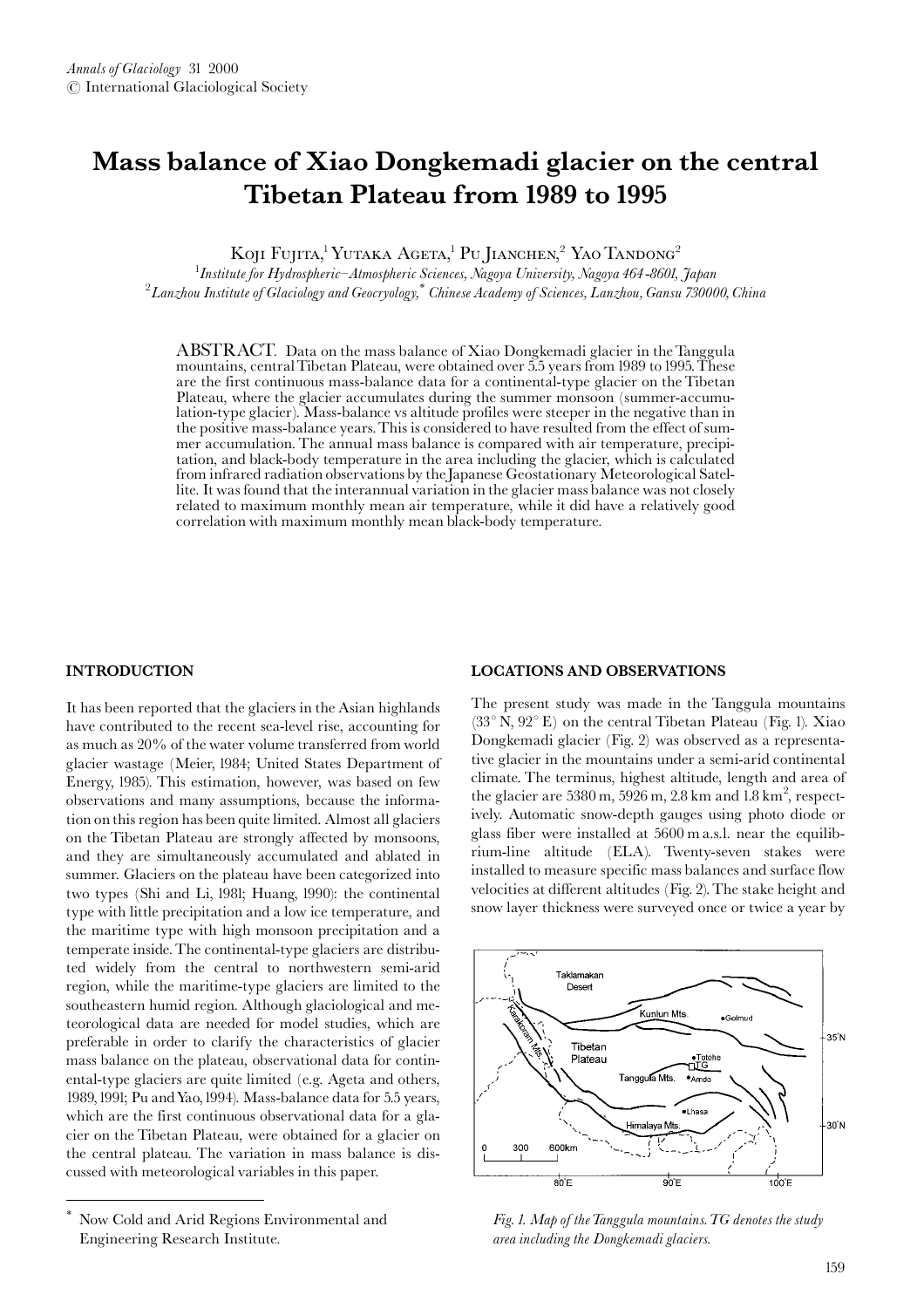

Fig. 2. Location of stakes (squares) on Xiao Dongkemadi glacier. The solid square at 5600 m a.s.l. denotes the site where the AWS and surface-level gauge were installed.

manual observation to obtain specific mass balance. Since it was reported that the formation of superimposed ice was important for glacier mass balance (Ageta and Fujita, 1996; Fujita and others, 1996), the level of the interface between snow and ice (ice surface) was also surveyed by pit observation. An automatic weather station (AWS) was installed and operated at 5600 m a.s.l. from September 1991 to May 1994 (Ohata and others, 1994; Seko and others, 1994).

## MASS BALANCE, 1989-95

Changes in the levels of surface and ice surface were recorded at 5600 m a.s.l. from May 1989 onwards as shown in Figure 3. Changes in surface level showed large fluctuations during summer, while occasional small rising and lowering appeared during winter. These imply that the monsoon supplies precipitation, and that accumulation and ablation occur simultaneously on the glacier (Ageta and Higuchi, 1984). The figure also shows the rise of the ice surface during sum-



Fig. 3. Relative levels of surface (cross and line) and ice surface (solid triangle) at 5600 m a.s.l. on Xiao Dongkemadi glacier.

mer seasons, which was caused by the growth of superimposed ice. The key role of superimposed ice in the mass balance of this glacier was described in detail by Fujita and others (1996).

Levels of surface and ice surface at other sites have been observed once or twice a year by means of manned stake measurements and pits. Specific mass balance (mass balance at a given site),  $b$  (mm w.e.), during a given period is obtained from:

$$
b = \Delta S \rho_s + \Delta I \rho_i, \tag{1}
$$

where  $\Delta S$  and  $\Delta I$  are the changes in snow thickness and ice-surface level in meters during a given period,  $\rho_s$  and  $\rho_i$ are the densities of snow/firm (averaged density of the snow layer 370 kg m<sup>-3</sup>) and ice (870 kg m<sup>-3</sup>). Altitudinal distributions of seasonal specific mass balance (mass-balance profile) are shown in Figure 4. The figure clearly shows that the gradients of mass balance vs altitude are considerably smaller in winter (September/October to May/June) than in summer (May/June to September/October). Small fluctuations in mass balance in winter and the positive specific mass balances at higher altitude in the summers of 1992 and 1993 also support the contention that the glacier is accumulated by summer monsoons. A drastic melt was observed from May to June in spring 1995, which is considered to have been caused by low surface albedo due to dust deposition even under low-air-temperature conditions. Annual massbalance profiles (autumn to autumn, Fig. 5) show that the mass-balance gradients in the ablation zone (ablation gradient; Haefeli, 1962) in the years of negative balance for the whole glacier area (1990/91 and 1993/94; 5–6 mm w.e.  $m^{-1}$ ) are larger than those in the years of positive balance (1991/ 92 and 1992/93; 3–4 mm w.e.  $m^{-1}$ ). In the negative massbalance years, higher air temperatures would cause a decrease in accumulation due to rainfall, lowering of surface albedo and then drastic increase of melt at lower altitudes. In the positive mass-balance years, on the other hand, lower air temperature would increase the likelihood of snowfall, high surface albedo and then prevention of melt even at lower altitudes. A steeper gradient in the negative massbalance years, therefore, would result from such an accelerated melting process due to the summer monsoon.

The average mass balance  $\bar{b}$  for each observation period is calculated using an approximated specific mass balance for 50 m altitude spans and the areal distribution of the glacier zone as:

$$
\bar{b} = \frac{\sum A_z b_z}{A_{\rm T}}\,,\tag{2}
$$

where  $A_z$  and  $b_z$  are an area (m<sup>2</sup>) and a specific mass balance (mm w.e.) at a given altitude of  $z$  at an interval of 50 m, and  $A_T$  is the whole area of the glacier  $(1.8 \times 10^6 \text{ m}^2)$ . Relations between mass balance and altitude are approximated for each observation period as shown by the dashed lines in Figures 4 and 5. It is assumed that an approximated specific mass balance does not exceed 500 mm w.e. based on specific mass balances obtained at 5700 m a.s.l. The averaged seasonal and annual mass balances are shown in Figure 6a.

#### **METEOROLOGICAL CONDITIONS, 1989-95**

In order to evaluate the relationship between the glacier mass balance and meteorological parameters, air temperature, black-body temperature at the area including the glacier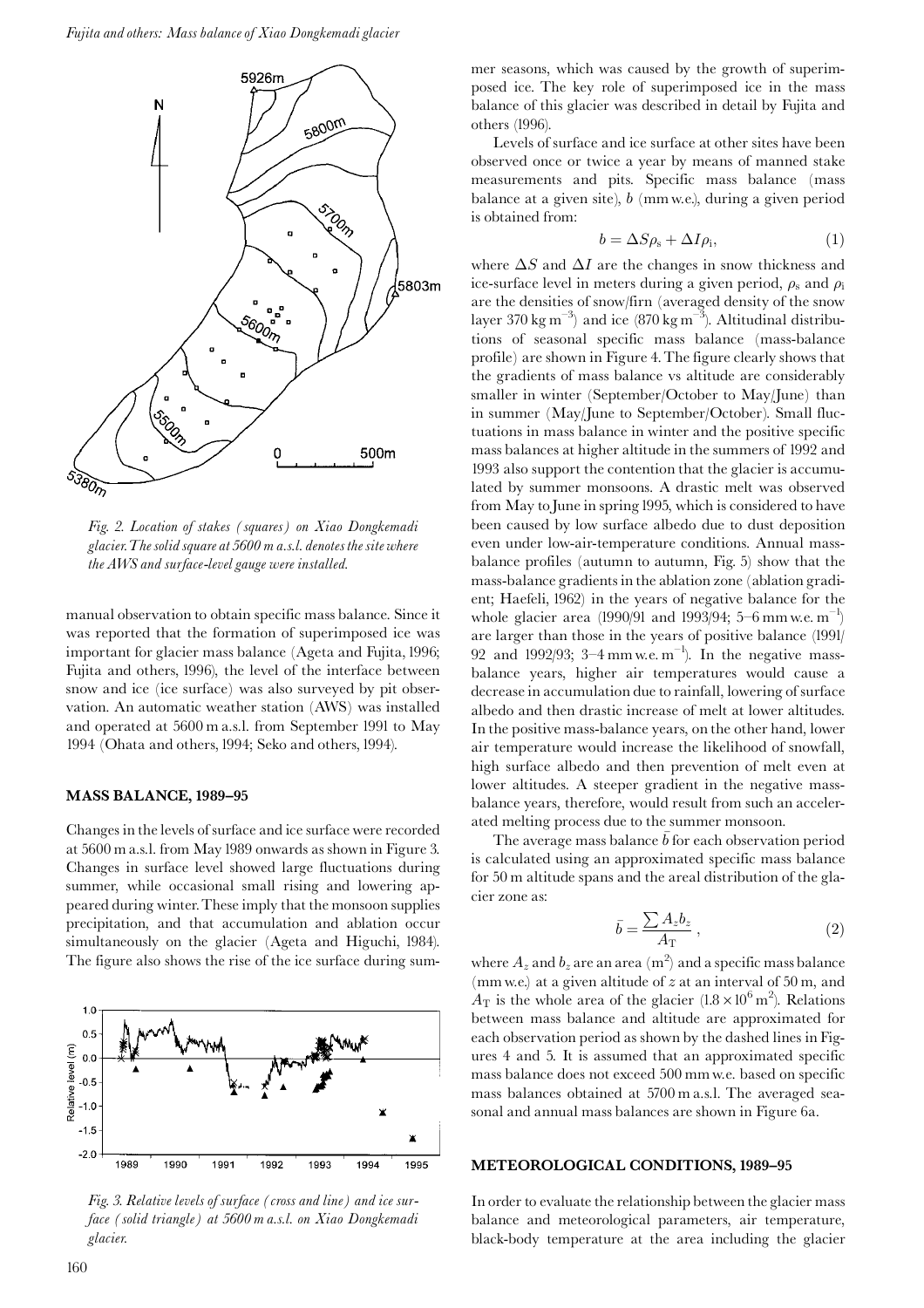

Fig. 4. Seasonal mass-balance profile of Xiao Dongkemadi glacier, 1991–95. Summer (S) and winter (W) are the periods from May/June to September/October and from September/October to May/June in the following year, respectively. The dashed line denotes the approximated mass-balance profile.

observed by a satellite, and the precipitation amount measured at neighbor stations are compared with seasonal and annual mass balances of the glacier. Monthly mean air temperature at 5600 m a.s.l. is estimated for the whole period from the data of neighbor stations (Ohta and Ageta, 1996). Precipitation on the plateau is one of the most unknown and most necessary items of information with respect to glacier mass balance. Black-body temperature is calculated from infrared radiation observed by the Japanese Geostationary Meteorological Satellite (GMS/IR). Since the black-body temperature is determined by remote sensing from a satellite, it is expected to be related to the height and amount of clouds. The black-body temperature is close to the surface temperature in clear-sky conditions. Reduced solar radiation and a higher possibility of precipitation are expected with lower

black-body temperatures, while higher black-body temperatures indicate reduced cloudiness and thus increased solar radiation and decreased precipitation. Although the blackbody temperature in winter is quite low (the minimum monthly mean is  $-30^{\circ}$ C), this does not imply high cloud amounts, but rather low surface temperatures, since according to a comparison of measurements with extraterrestrial radiation, high atmospheric transparency prevails in winter (Seko and others, 1994). Several case studies have been done to clarify the relationship between black-body temperature and precipitation (e.g. Arkin and Ardanuy, 1989; Xie and Arkin, 1996, 1997; Ueno, 1998), but this relation could not be verified from black-body temperatures in this study.

Monthly mean air temperature estimated at 5600 m a.s.l. on the glacier, monthly mean black-body temperature in the



Fig. 5. Annual mass-balance profile (autumn to autumn) of Xiao Dongkemadi glacier, 1989–94. The dashed line denotes the approximated mass-balance profile.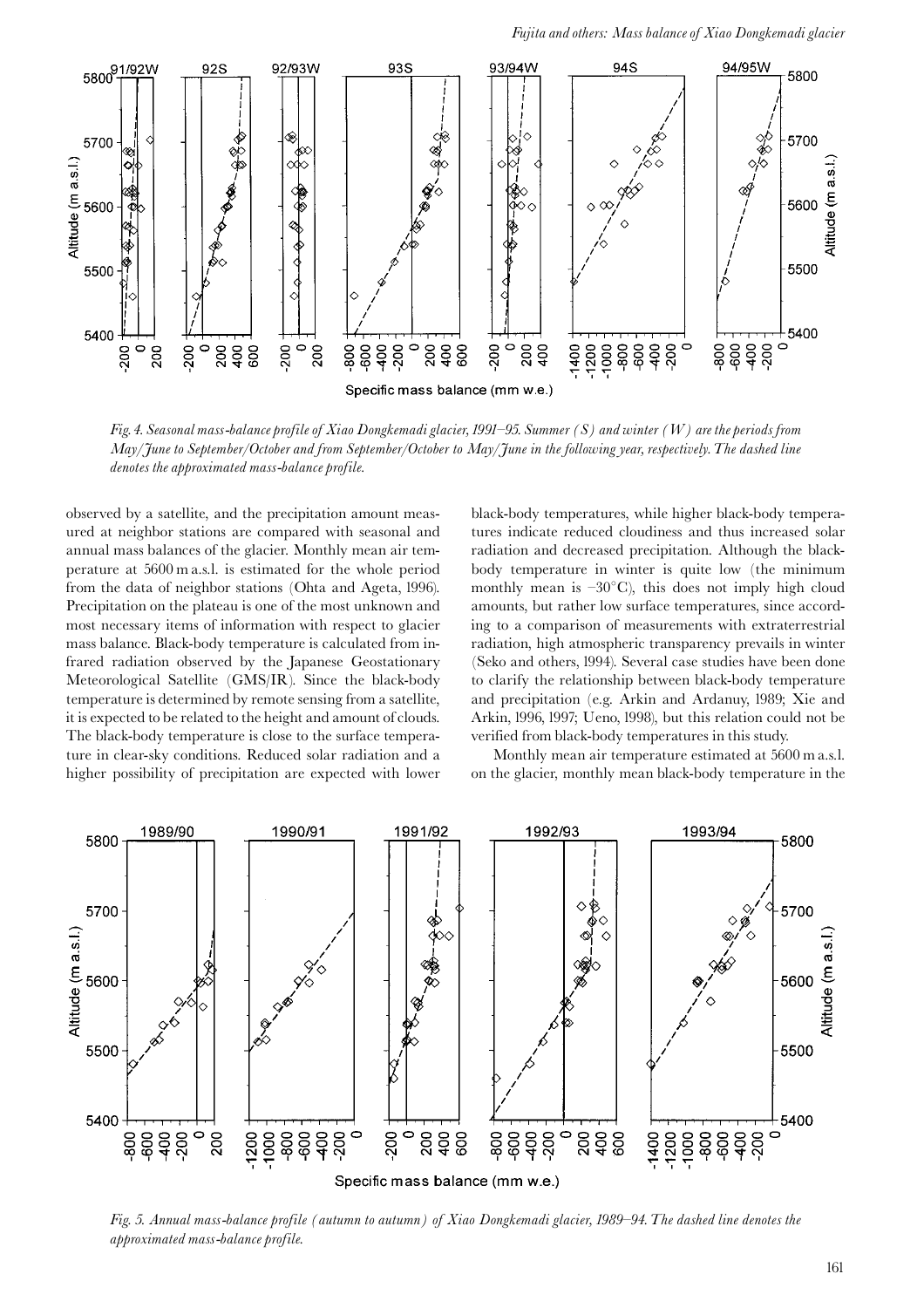

Fig. 6. (a) Fluctuations in annual (solid line) and seasonal (dashed line) averaged mass balance for the whole area of Xiao Dongkemadi glacier. (b) Fluctuations in monthly mean air temperature estimated at 5600 m a.s.l. on Xiao Dongkemadi glacier (AT; solid line) and monthly mean black-body temperature for the area including Xiao Dongkemadi glacier (33–34° N, 92–93° E;  $I^{\circ} \times I^{\circ}$ ; TBB; dashed  $line$ ). (c) Three-month precipitation amount obtained at the Amdo (gray bars) and Totohe (solid bars) stations shown in Figure 1. Negative values denote data not available.

area including the glacier  $(33-34^{\circ} N, 92-93^{\circ} E; 1^{\circ} \times 1^{\circ})$  calculated from the dataset of GMS/IR, and 3 month precipitation at Amdo and Totohe (Fig. 1) are compared with the glacier mass balance (Fig. 6). In summer 1991, higher air temperature caused less accumulation due to rainfall, lower surface albedo and then higher melt, even though the amount of precipitation was high. Although air temperature and the amount of precipitation in summer 1994 were similar to levels



Fig. 7. Maximum values of monthly mean air temperature (cross) and monthly mean black-body temperature (circle) vs areal averaged annual mass balance of Xiao Dongkemadi glacier, 1989/90 to 1993/94.

in the summers of positive mass balance (1990, 1992 and 1993), the mass balance in summer 1994 was negative. It is considered that the negative mass balance in summer 1994 was caused by strong solar radiation, which was deduced from higher black-body temperature in July and August 1994 than in the summers of other years (Fig. 6b) since solar radiation is dominant in the heat balance on glaciers located at low latitudes (Zhang and others, 1996). The activity of clouds in summer, therefore, should affect the glacier mass balance with respect to not only the accumulation, but also solar radiation and the resulting ablation.

Figure 7 shows the relationships between maximum monthly mean air temperature, maximum monthly mean black-body temperature and areal averaged annual mass balance of the glacier from 1989/90 to 1993/94. The figure shows a lesser relation between air temperature and mass balance. Although warmer conditions may bring about a drastic melt as in 1991, colder conditions do not always bring about a more positive mass balance. A negative mass balance can appear even under cold conditions, as in 1994. The figure shows, on the other hand, that the mass balance decreases with increases in black-body temperature since solar radiation is a dominant factor in heat balance on the glacier. Lower black-body temperature, however, does not always bring about a larger positive mass balance. This suggests that lower black-body temperatures in summer do not simply imply larger amounts of precipitation.

## **CONCLUDING REMARKS**

Mass-balance data for 5.5 years, which are the first continuous observational data for a glacier on the Tibetan Plateau, were obtained at Xiao Dongkemadi glacier on the central plateau from 1989 to 1995. The seasonal mass-balance profiles and variations in surface level show that accumulation and ablation occurred simultaneously in summers on the glacier. Summer accumulation affects the difference in annual massbalance gradients in both negative and positive mass-balance years, since the surface conditions are drastically changed according to the air temperature, the phase of precipitation and surface albedo. The relation between air temperature and mass balance shows that warmer conditions may cause drastic melting, but that colder conditions do not always bring about a positive mass balance. The relation between blackbody temperature and mass balance shows, on the other hand, that the mass balance decreases with increases in black-body temperature because solar radiation is the main heat source in the heat balance on the glacier. Lower blackbody temperature, however, does not always bring about a larger positive mass balance. Since measurement/monitoring of precipitation on the plateau is a very difficult problem, accurate estimates of precipitation amounts around the glacier from other available variables are required for further mass-balance studies on the plateau.

# **ACKNOWLEDGEMENTS**

This study is based on the data obtained by the research programs, Cryosphere Research Expedition in Qingzang Plateau (CREQ; 1988-93) and Cryosphere Research Expedition in the Himalayas (CREH, 1994 and 1995). We are very grateful to all members of CREQ and CREH for their valuable advice as well as logistic support during the